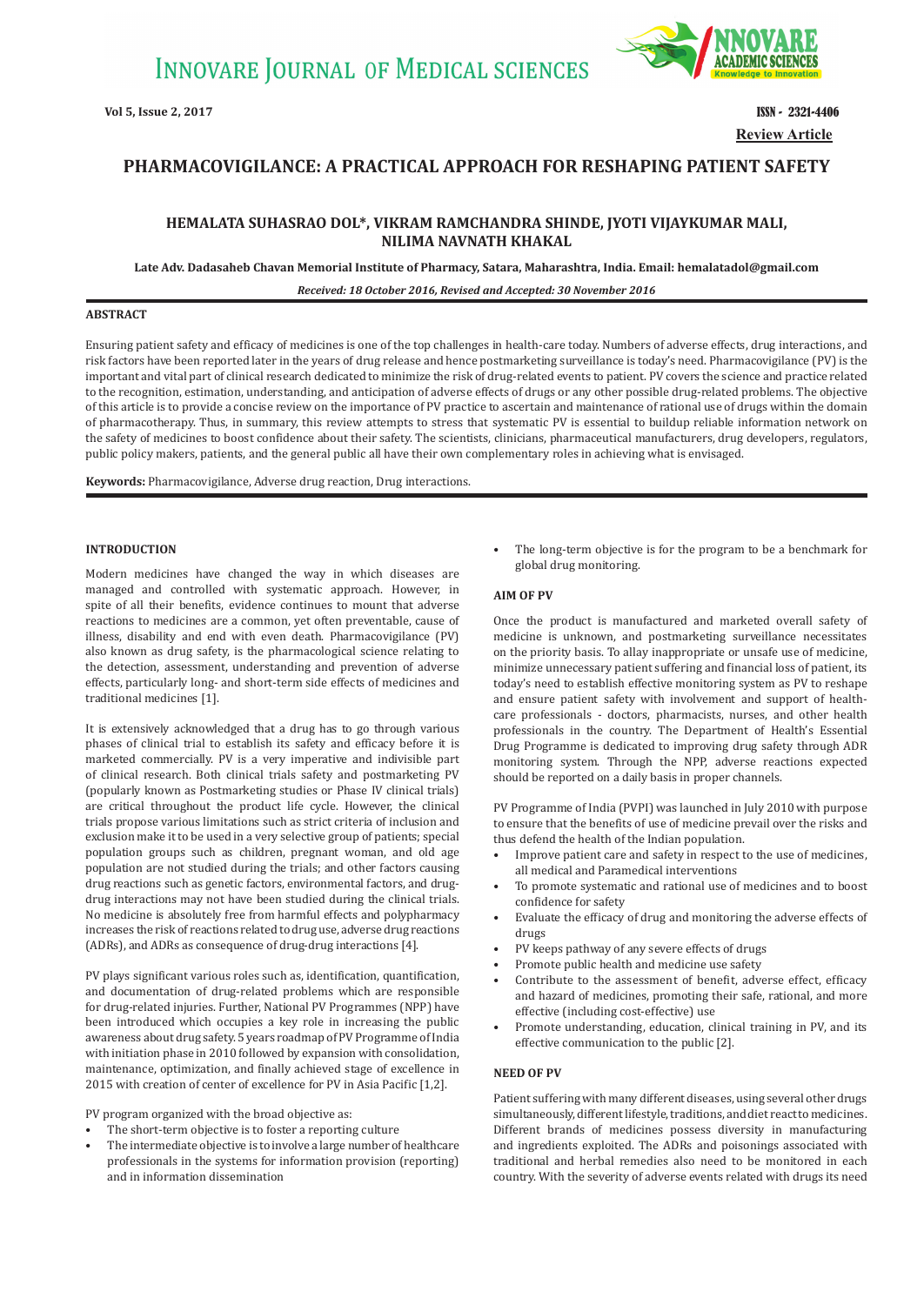hour to acquaint with the PV system for patient safety. PV is prime tool that will reshape patient safety after postmarketing surveillance. Concerns focusing on need of PV as mentioned below:

- Humanity concern Insufficient evidence of safety from clinical trials, animal experiments, and Phase 1-3 studies before marketing authorization
- Medicines are supposed to save lives, i.e., dying from disease sometimes unavoidable but dying from medicine is unacceptable
- ADRs and events may cause sudden death and are expensive
- To promote rational use of medicine and adherence
- To ensure public confidence.

Ethics to know of something that is harmful to another person; who does not know and not telling is unethical [2,3].

#### **CONSEQUENCES OF MEDICINES**

Since from longer time drugs effectively used to treat and prevent illness and have modernized health-care system. As one coin has two sides every drug has its benefits and side effects no any medicine is free from harmful effects and polypharmacy increases ADR and reactions related to drugs including drug-drug interactions. In general for society and individuals, ADRs due to drug interaction pose a serious health problem [1].

As per WHO, an adverse reaction (ADR) is defined as any response to a drug which is noxious and unintended and occurs at doses used in man for diagnosis, prophylaxis, and treatment. Gastrointestinal bleedings, central nervous system complications, cardiovascular disorders, and hemorrhages are the most commonly occurring ADRs for patient that takes place after administration of respective drug. Drug-related administrations causing ADRs some of pharmacological classes include nonsteroidal anti-inflammatory drugs (NSAIDs), antithrombotic drugs, sedatives, and cardiovascular agents including cardiac stimulants, and antiarrhythmics [2,3].

Drug-drug interaction occurs when two drugs are administered simultaneously or prior administration of another drug results in alteration of effect of one drug. In general, drug-drug interaction explains the effect of one drug changed either enhanced or reduced in the presence of another drug, herbal drug, food, drink or by environmental chemicals. The effects of drug combination may be synergistic or additive; antagonistic or reduced; or altered or idiosyncratic, and it may result in beneficial effects or adverse reactions. An adverse drug interaction is a drug-drug combinations causing ADR or therapeutic failure of one of drug. Drug interaction mechanism divided into two main groups pharmacokinetic and pharmacodynamic, depending on behavior of drug in body [3]. One of the most popular clinically important interactions discovered were food-drug interaction between patient consuming cheeses and monoamine oxidase (MAO) inhibitors resulting in hypertensive crises.

During the hospital stay, it was found from survey that the majority of drug-related reactions were pharmacodynamic (91.7%), pharmacokinetic (5.3%), and had both (3%). Potentially serious drug interactions reported with drugs are cardiovascular agents (e.g. enalapril, digoxin, furosemide) and anti-inflammatoric drugs (acetylsalicylic acid and other NSAIDs (diclofenac) and anticoagulants (such as warfarin). Fatal and serious reactions have been reported for more number of times for anticoagulants and antiplatelets. One of the specific herbal drug and their adverse effect include if ginko biloba adverse effect of bleeding taken along with aspirin it retards absorption of aspirin [4]. It is provoked that polypharmacy enhances the risk of adverse reactions related to drug use, and ADRs as consequence of drug interactions.

#### **PROCESS OF PV**

- What to report
	- The NPP shall encourage reporting of all suspected drug related adverse events, including those suspected to have been caused by herbal, and traditional or alternative remedies [5].

The program particularly solicits reports of:

- All adverse events suspected to have been caused by new drugs and "drugs of current interest"(list to be published by CDSCO from time to time)
- All suspected drug interactions
- Reactions to any other drugs, which are suspected of significantly affecting a patient's management, including reactions suspected of causing: Death, Life-threatening, hospitalization, disability, congenital anomaly, and required intervention to prevent permanent impairment or damage.
- Who can Report?

Any health care professionals (Doctors including Dentists, Nurses, and Pharmacists) may report suspected adverse drug events. The program shall not accept reports from lay members of the public or anyone else who is not a health-care professional [5,6].

Where to Report?

After completion, the form shall be returned/forwarded to the same PV center from where it was received. Reporting can be conducted to any one of the country vide PV centers nearest to the reporter (complete list of PV centers is available at: www. cdsco.nic.in). In case of doubt, the form may be sent to the national PV center at: CDSCO, New Delhi [7,8].

#### **WHAT HAPPENS TO THE INFORMATION SUBMITTED?**

Information submitted to the center of PV in a prescribed format shall be handled in strict confidence. Peripheral PV centers forward adverse event form to the Respective Regional PV centers for the purpose of causality analysis. This information shall be preceded to the Zonal PV centers. Data obtained will be analyzed statistically and forwarded to the global PV database managed by WHO Uppsala Monitoring Centre in Sweden. The final report based on the analyzed data will be periodically reviewed by the National PV Advisory Committee constituted by the Ministry of Health and Family Welfare. The Committee is entrusted with the responsibility to review data and suggest any regulatory interventions that may be required with respect to the drug/drugs or class of drugs [9,10].

Process of PV

The process of PV starts from collection and record of data and ends with communication to stakeholder regarding safety issue of drug.

The process of PV involves 5Cs as below:

- Collect and record of AEs/ADRs [11,12].
	- Collect and record of AEs/ADRs integral part of PV process. Spontaneous reporting system (SRS) is the basic and broadly used method to report ADRs. It has great importance to identify ADRs yet under-reporting remains the major limitation, accounts for 90-95%. Other limitations include quality of report, reporting bias, and reporting only short latency events. SRS is effective way for ADRs reporting and able to safeguard the patient safety. A variety of reasons counted for under-reporting as reporting considered as additional burden as little obvious or immediate return and time consuming, it avoid scrutiny of professional competence and insufficient awareness/training to health care professionals.

AEs/ADRs reporting sources:

- From health-care professionals (voluntary)-high incidence of under reporting
- Published scientific literature: Pubmed, Scopus, etc.
- Periodic safety update report.

Methods for collecting AEs/ADRs:

A. Active surveillance

- Site surveillance (hospitals, pharmacies, nursing homes, etc.)<br>• Focused ADR monitoring of drugs
- Focused ADR monitoring of drugs
- Prescription event monitoring
- Disease registries from public health program.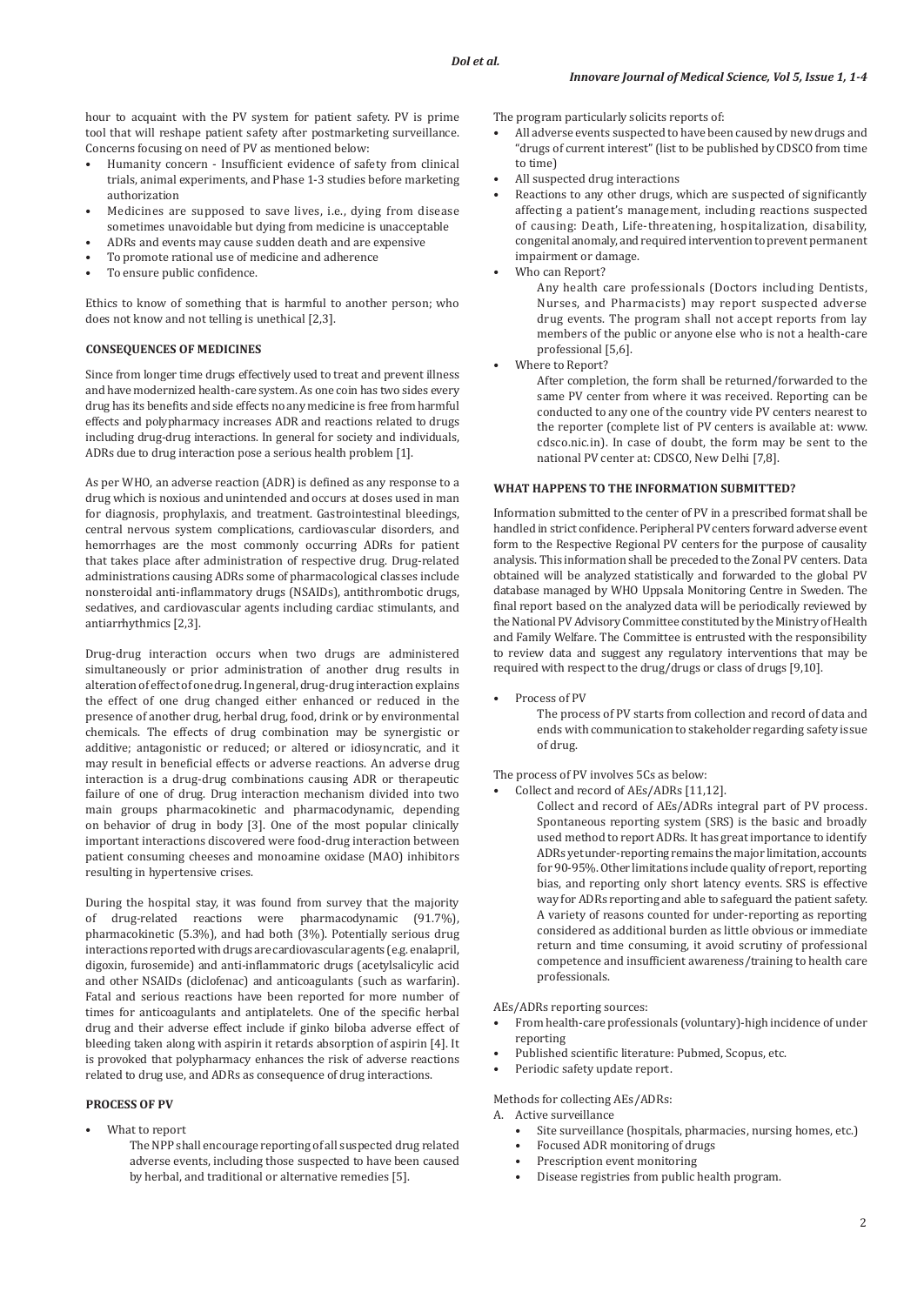- B. Comparative observational studies
	- Cross sectional survey
	- Case control study
	- Cohort studies
	- Large safety tria
	- Drug utilization study
	- Causality assessment and analysis of ADRs.

A national ADR or PV advisory committee provides assistance on causality assessment, risk management, risk management case investigation, and crisis communication.

Most case reports suspected ADRs is the intrinsic problem in PV. Adverse reactions are rarely specific for the drug, diagnostic tests are usually absent and a recalling is rarely ethically justified. In practice few adverse reactions are "certain" or "unlikely;" most are somewhere in between these extremes, i.e., "possible" or "probable." To cope up with this problem many systems have been developed for structured and balanced assessment of causality. None of these systems, however, have been shown to produce a precise and reliable quantitative estimation of relationship likelihood. Nevertheless, causality assessment has become a common routine procedure in PV. The advances and limitations of causality assessment are reviewed. The WHO-UMC system has been developed in consultation with the National Centers participating in the Programme for International Drug Monitoring and is meant as a practical tool for the assessment of case reports [15,16]. It is basically a combined assessment taking into account the clinical pharmacological aspects of the case history and the quality of the documentation of the observation.

- Collate and code in database
	- After reporting of ADR/event firstly enters it into database
	- Once entered into database AEs/ADRs assign code. Method for coding as below Adverse Events: WHO-ART, MedDRA. Drugs: WHO-Drug dictionary.
- Compute risk-benefit and suggest regulatory action
- As per reporting of AEs/ADRs compute risk-benefit ratio that will propose evolutionary report either based on one man's meat is another man's poison. It will bring signal on reported information casual alert relationship between adverse event and drug or unknown relationship or incomplete documentation. Suggest warning and alert for regulatory agencies for patient safety [8].
- Communicate for safe use of drugs among stakeholders [9,10] Communicate regarding AEs of drugs among various stakeholders – Patient, physician and medical association, pharmaceutical industry and association, policy maker, press and public for minimizing suffering and creating awareness.

#### **PARTNERS INPHARMACOVIGILANCE**

Key players of PV in national drug policyare: Government, industry, hospitals and academia, medical and pharmaceutical associations, poisons and medicines information centers, health professionals, patients, consumers, media and World Health Organization, Uppsala monitoring centre [8].

## **ROLE AND RESPONSIBILITIES**

National PV center will be responsible for the development of PV in the public health system. It promotes PV in the PHPs and sensitizes professionals and public health staff to the reporting of adverse reactions and irrational use of medicines to ensure patient safety.

#### **Pharmacist**

- Participate in spontaneous reporting of adverse events, also report (even if no adverse event)
- Evaluation and reporting of medication errors with respect to drug interaction, ADR, and allergic reaction
- Exposure of medicines during pregnancy and lactation
- Monitor clinical status of patients
- Identify the correct ADRs not side effects related with medicine
- Get more information about adverse events and details of particular medicine
- Investigate adverse event at hospital level
- Assist and encourage physicians to fill-up the forms for reporting event
- Keep patient's record if more information needed [9,10].

#### **Patients and the public**

The patient adherence to pharmacotherapy is of prime importance for efficient recovery. Public awareness about adverse event, early reporting, and management are crucial to make sure patient confidence and compliance. The patient reporting of ADR considered as part of feedback communication link and need to be separate from involvement of patient interest group [8,10].

#### **Primary health-care workers**

Public awareness about adverse reactions, early reporting and management are essential for ensuring patient confidence, in and adherence to, pharmacotherapy. It is the responsibility of the primary health-care provider to detect, investigate, manage, and report ADRs. These staff will need training on the importance of adverse reactions, diagnosis, basic principles of causality assessment, and the important elements of the adverse reactions reporting form [11].

#### *Primary health-care workers*

Ensuring and reshaping patient safety its responsibility of primary health-care provider is to detect, investigate, manage, and report ADRs. To cope up with the serious issue of ADRs staff need training on the importance of adverse reactions, diagnosis, basic principles of causality assessment, and the important elements of the adverse reactions reporting form including patient education. Counseling and explanation about adverse reaction will definitely promote patients' confidence and adherence. Continuous guidance and encouragement is indispensable for reporting adverse reaction [12]. It is imperative to accomplish a positive attitude toward PV. To encourage reporting, the following steps should be of help:

- Easy availability and access to reporting forms and training
- Acknowledgement of receipt of a report and provision of feedback to the reporter
- Participation of reporting staff in PV meetings and of PV staff in professional meetings [13,14]
- Collaboration with the national PV center.

## *Other health-care workers*

Health-care workers outside the government system should also report adverse reactions. These would include among others, nongovernmental organizations, and Charitable health facilities [15,16].

## **RECOMMENDATIONS**

Based on these observations, there are several ways we can move forward in attempting to embrace PV systems:

- Introduce PV concepts into the curriculum at the undergraduate and postgraduate level [17]
- Encourage studies on drug safety
- Create awareness about the science of PV among physicians, patients, and paramedical staff
- Development and validation of scales to assess the causality of the reported reactions to herbal and Ayurveda medicines [18,19].

The need of the hour is to educate the physicians and encourage them to analyze and report any adverse effect that occurs in a patient. The industry should take concrete steps to generate confidence and reliability for its products [19].

#### **CONCLUSION**

PV is the practical approach to ensure safety of drug and reshape patient safety. It plays an important role in meeting the challenges offered by